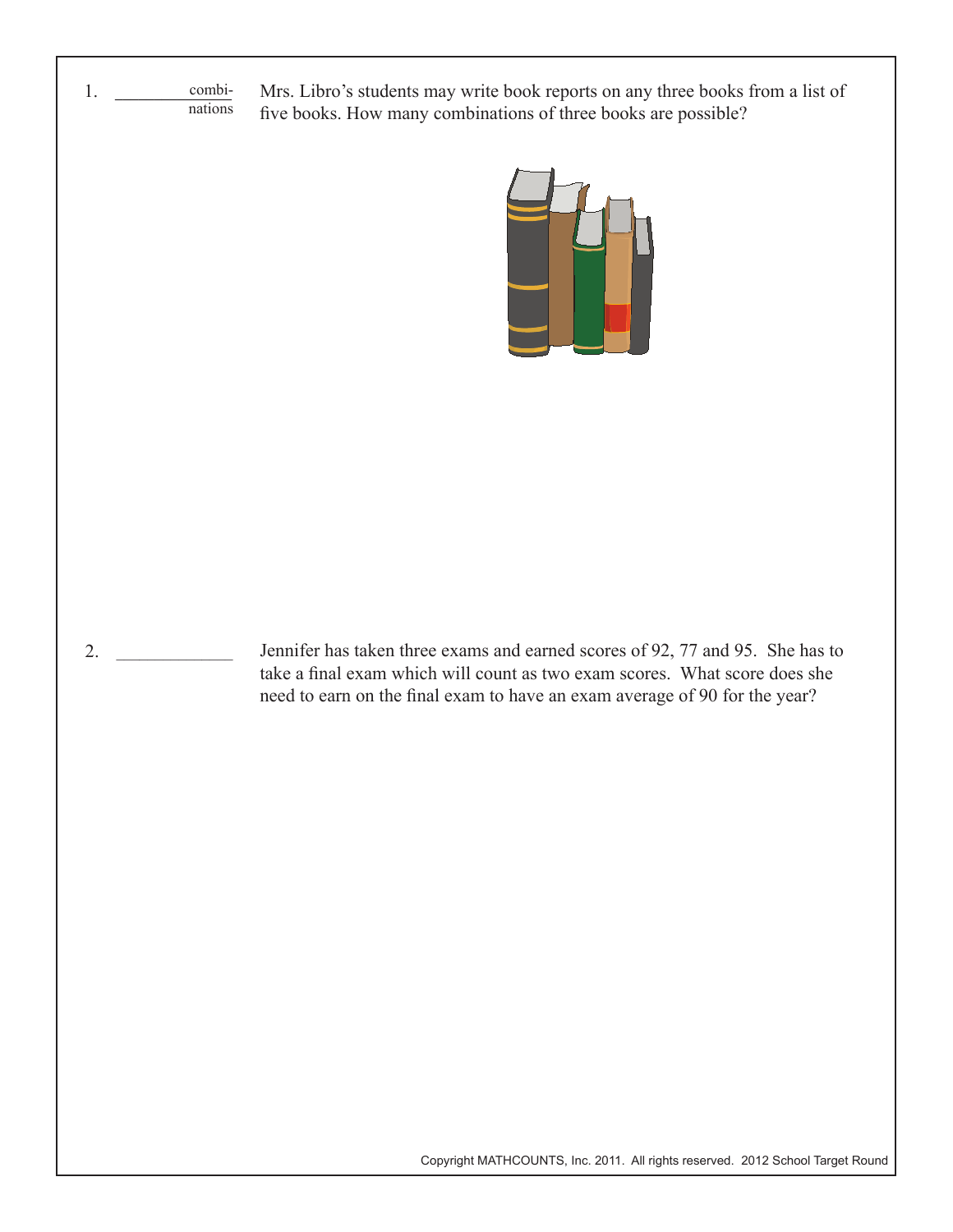

Copyright MATHCOUNTS, Inc. 2011. All rights reserved. 2012 School Target Round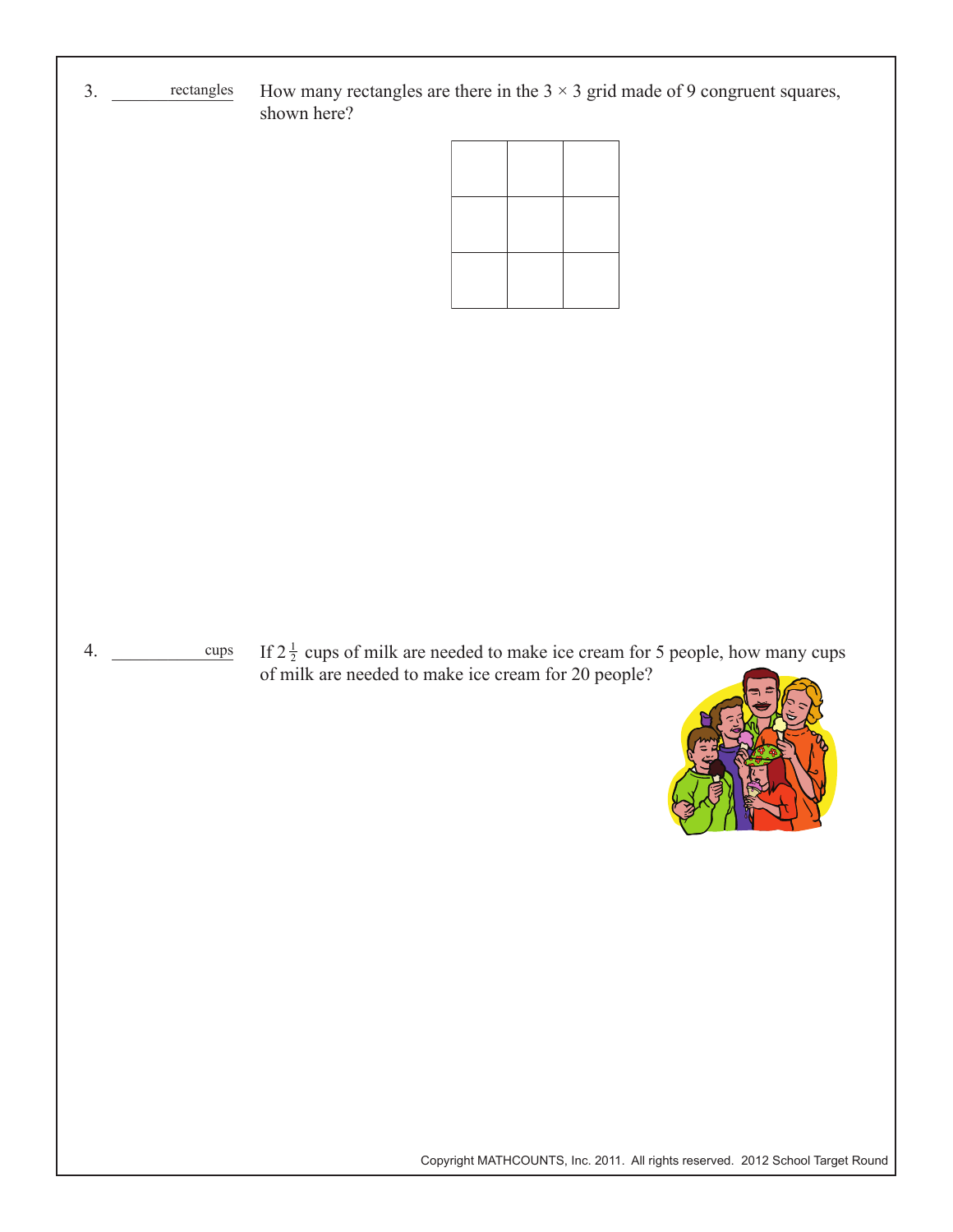